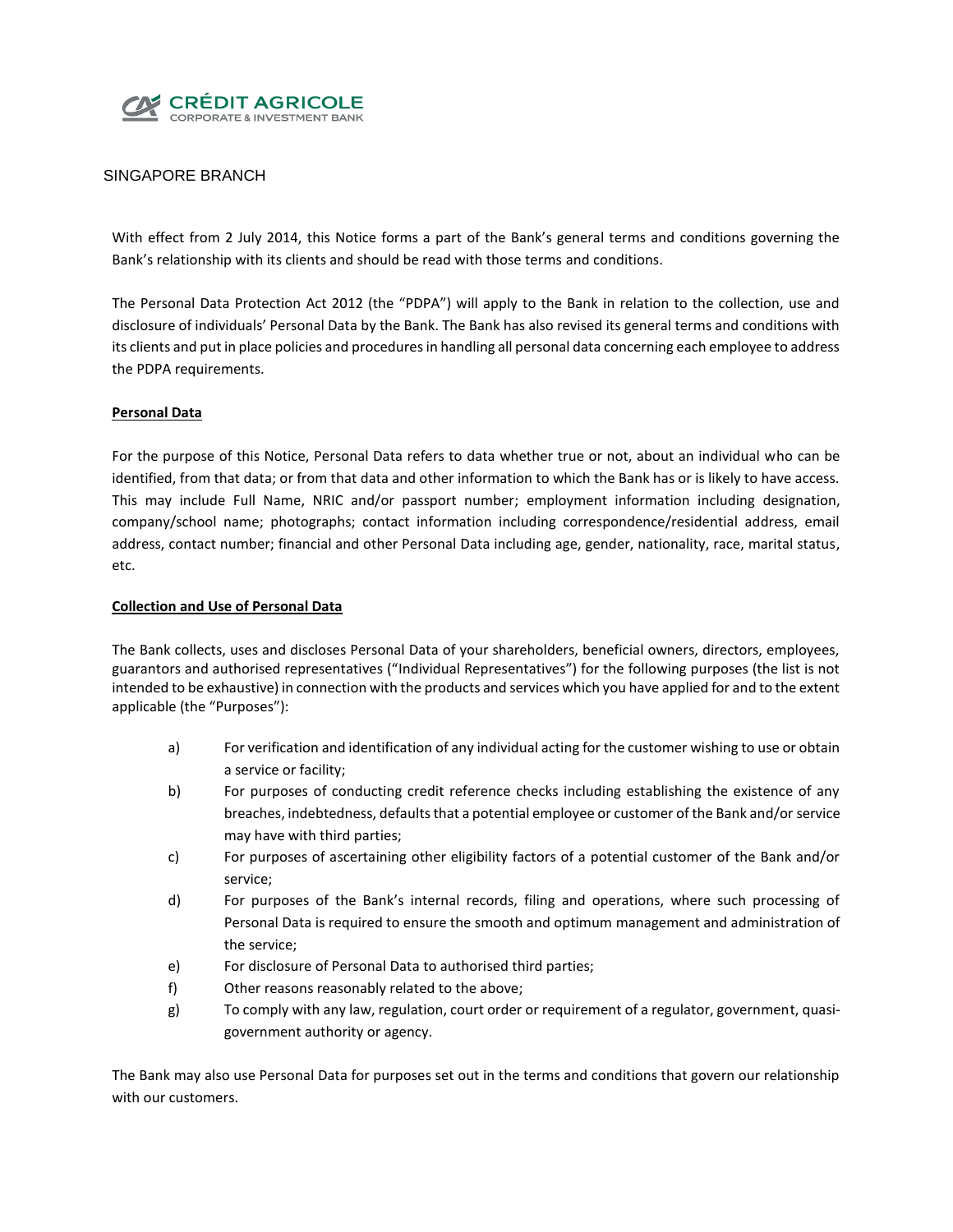

### SINGAPORE BRANCH

### **Disclosure to Third Parties**

The Bank may also disclose Personal Data to its authorised agents and vendors including its outsourcing service providers (which include any company or entity within Credit Agricole Group) under strict confidentiality and disclosure terms and in accordance with the Banking Act and the PDPA. The Bank will not distribute or disclose Personal Data to third parties unless permission to do so has been obtained in writing or if such disclosure is required or permissible under existing laws.

#### **Withdrawal of Consent**

On giving reasonable notice to the Bank, an individual may at any time withdraw any consent given, or deemed to have been given under the Act, in respect of the collection, use or disclosure of Personal Data for any purpose. If any of the Individual Representatives withdraws its consent, the Bank must be informed immediately.

#### **Security**

The Bank protects Personal Data in its possession or under its control by making reasonable security arrangements to prevent unauthorised access, collection, use, disclosure, copying, modification or disposal, or similar risks; and the loss of any storage medium or device on which Personal Data is stored.

The Bank shall cease to retain its documents containing Personal Data, or remove the means by which the Personal Data can be associated with particular individuals, as soon as it is reasonable to assume that the purpose for which that Personal Data was collected is no longer being served by retention of the Personal Data; and retention is no longer necessary for legal or business purposes.

The Bank shall not transfer any Personal Data to a country or territory outside Singapore except in accordance with the requirements prescribed under the PDPA or where permissible under other written law.

Where the Bank assesses that a data breach is a notifiable data breach, the Bank must notify the Personal Data Protection Commission as soon as is practicable, but no later than 3 calendar days after the day the Bank makes that assessment. The Bank will notify each individual affected by a notifiable data breach in any manner that is reasonable in the circumstances where there is significant harm to the individuals (e.g. via letter or email).

#### **Amendments and Updates of Policy**

We may amend our PDPA Policy and this Notice from time to time to ensure that they remain consistent with any developments to the way we use Personal Data or any changes to the laws and regulations applicable to us. All communications, transactions and dealings with us shall be subject to the latest version of this policy in force at the time.